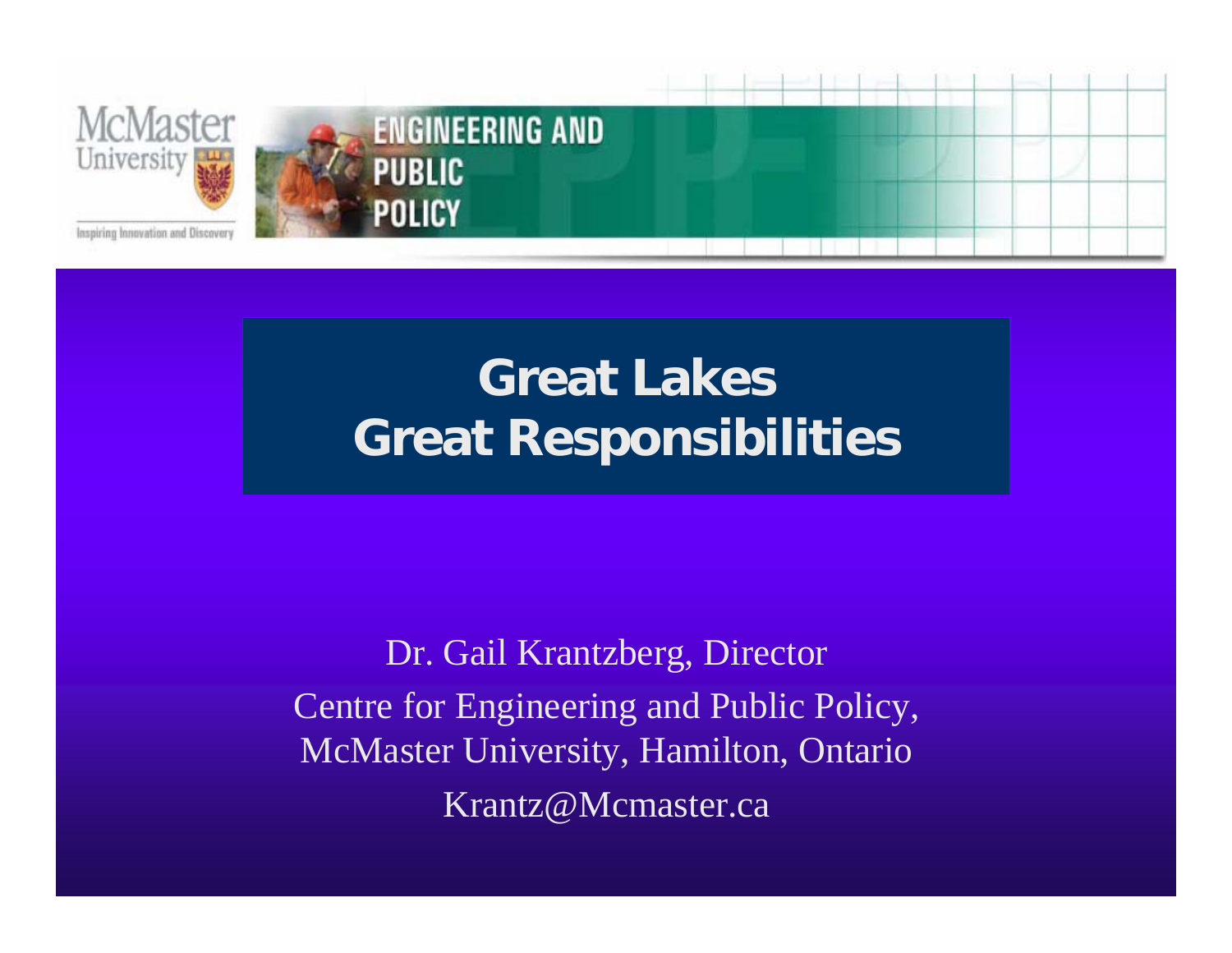Remembering how we got to where we are

♦1972, Great Lakes Water Quality Agreement calls for limits to phosphorus loadings

♦GLWQA of 1978 calls for virtual elimination of PTS

♦GLWQA in 1987 to call for other initiatives such as Remedial Action Plans and Lakewide Management Plans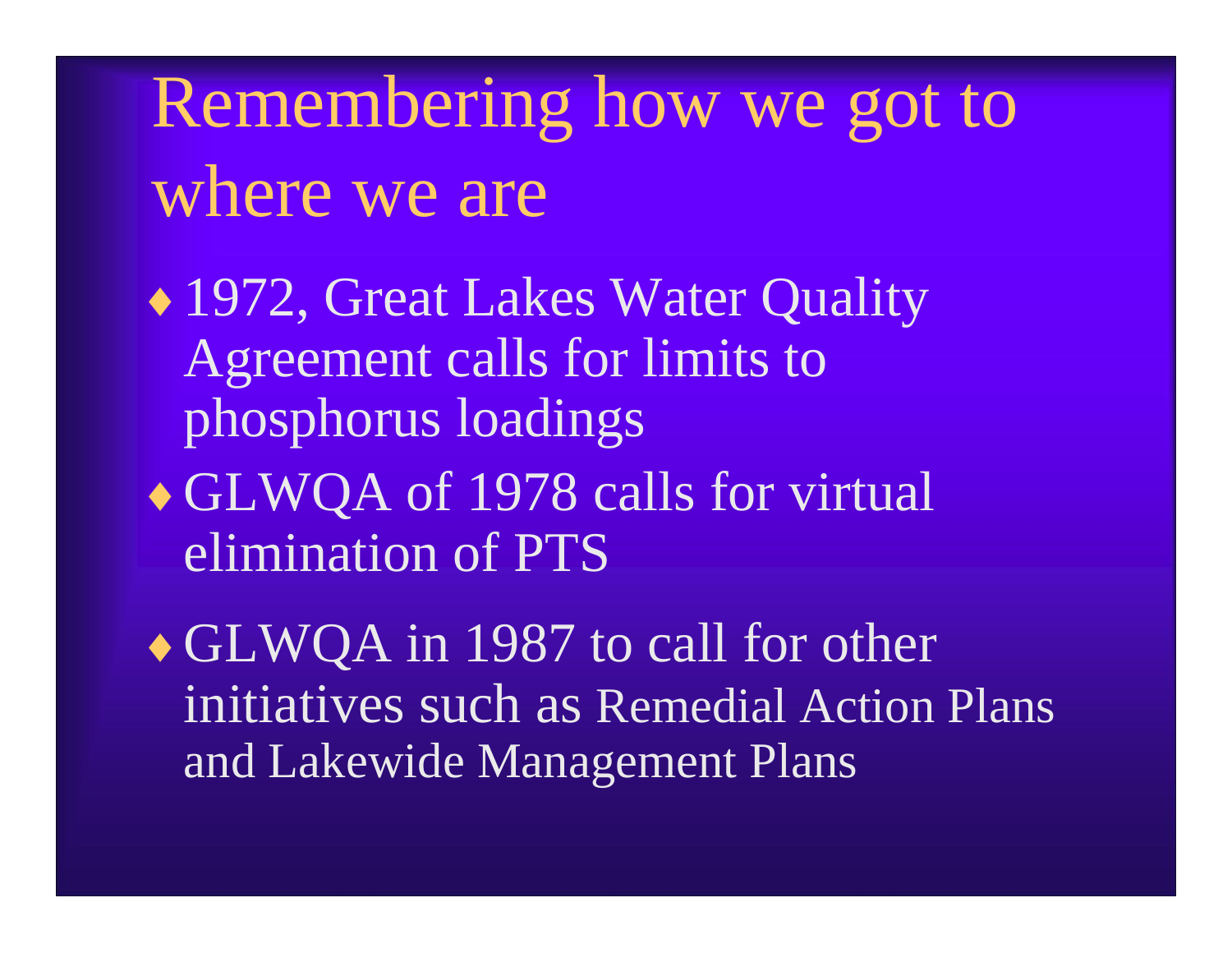# Have we reached The Tipping Point?



"The Great Lakes are deteriorating at a rate unprecedented in their recorded history and are near the tipping point of ecosystemwide breakdown." – Alfred Beeton, former director of the Great Lakes. Environmental Research Laboratory, 2005.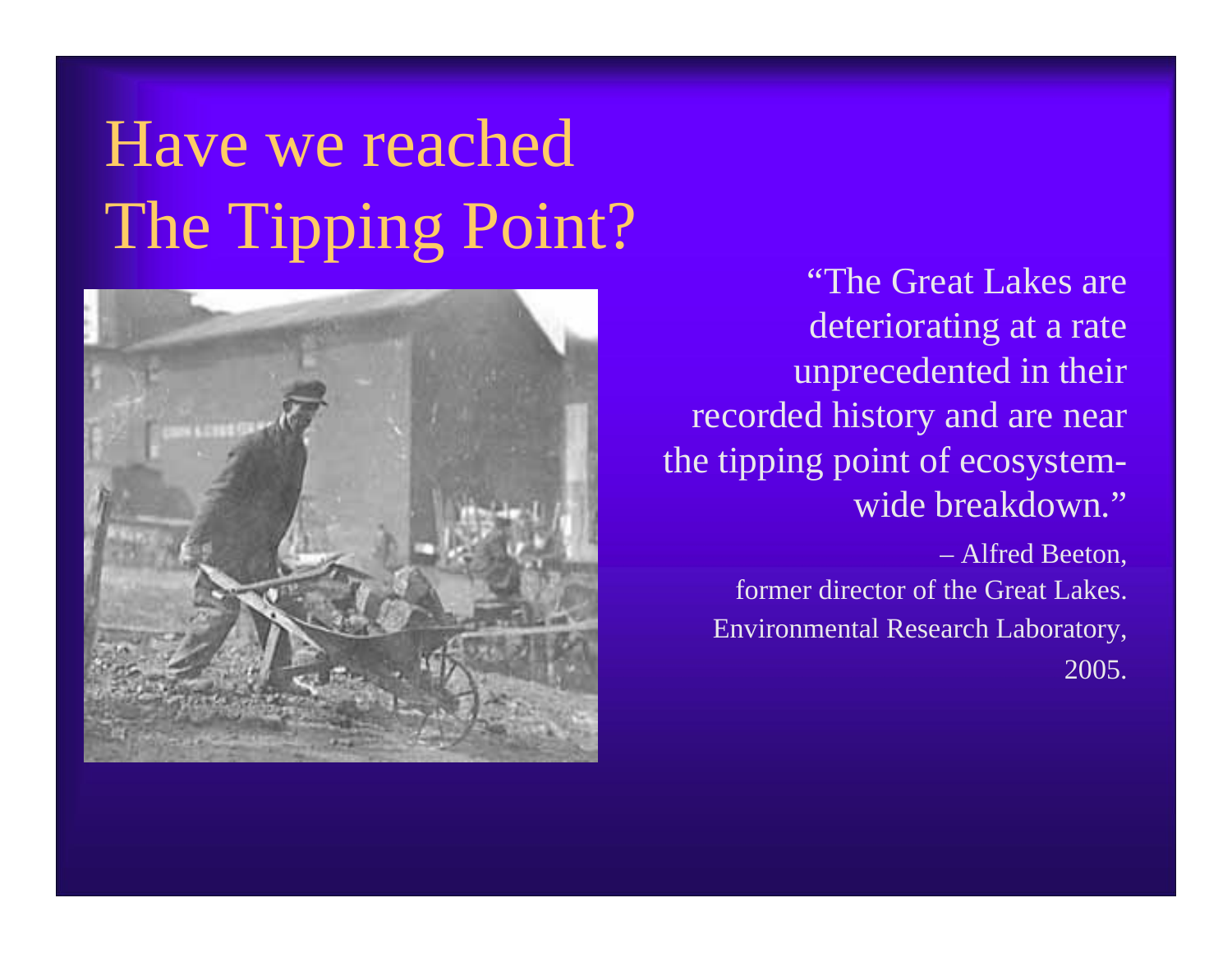# Binationalism

♦ Do we still have a Binational Vision to coordinate imperatives?

¾*Science and policy advances of the last 21 to 36 years are not reflected in the GLWQA*

♦ Threats to the GL are increasingly complex

♦ Here is just some of the case for innovating cooperative shared management regimes and resolving accountability matters…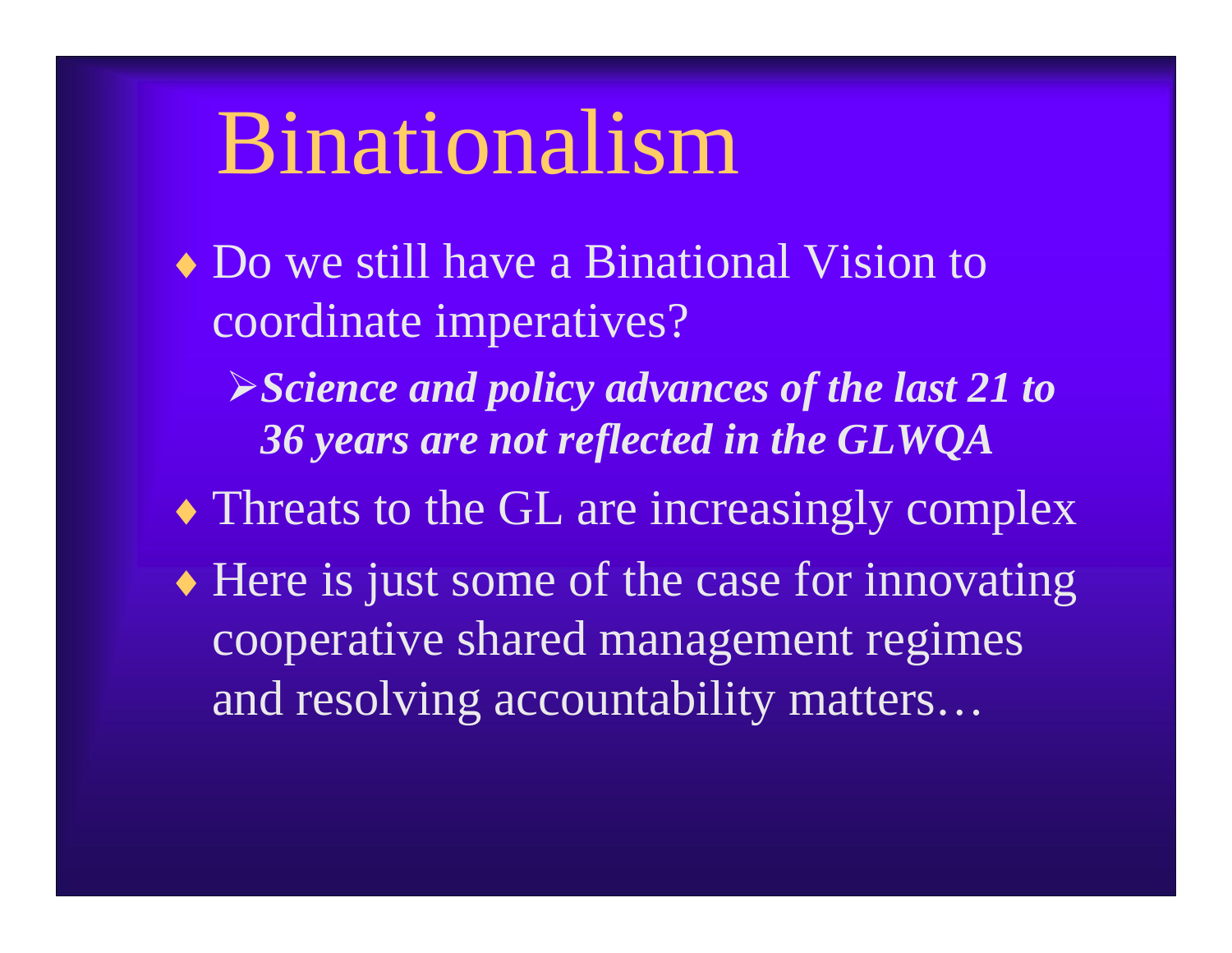Symptoms of deficits:

Ongoing, re-emerging and emerging challenges to the Integrity of the Great Lakes Basin Ecosystem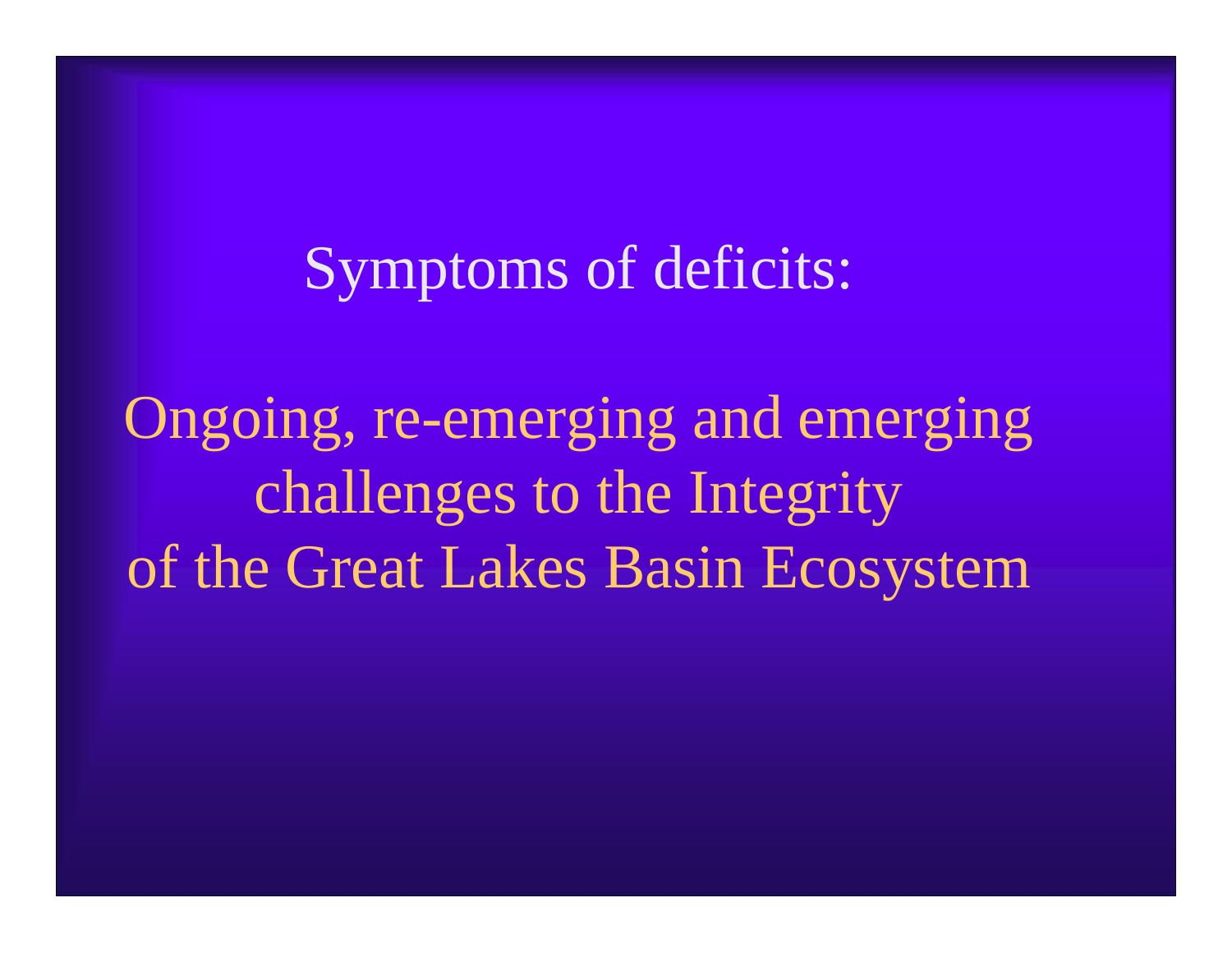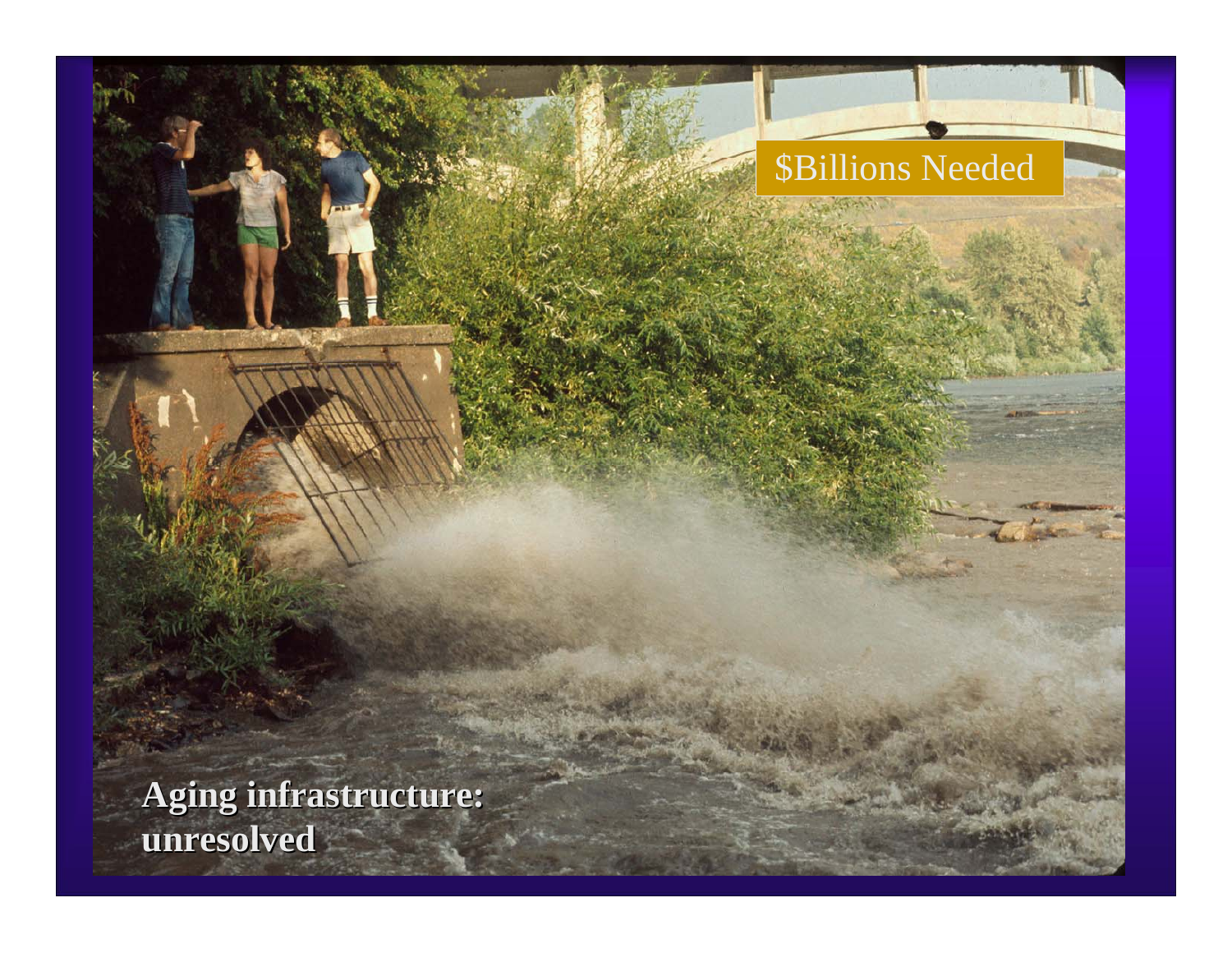### \$\$\$ still needed

Cleaning up Legacy Pollutants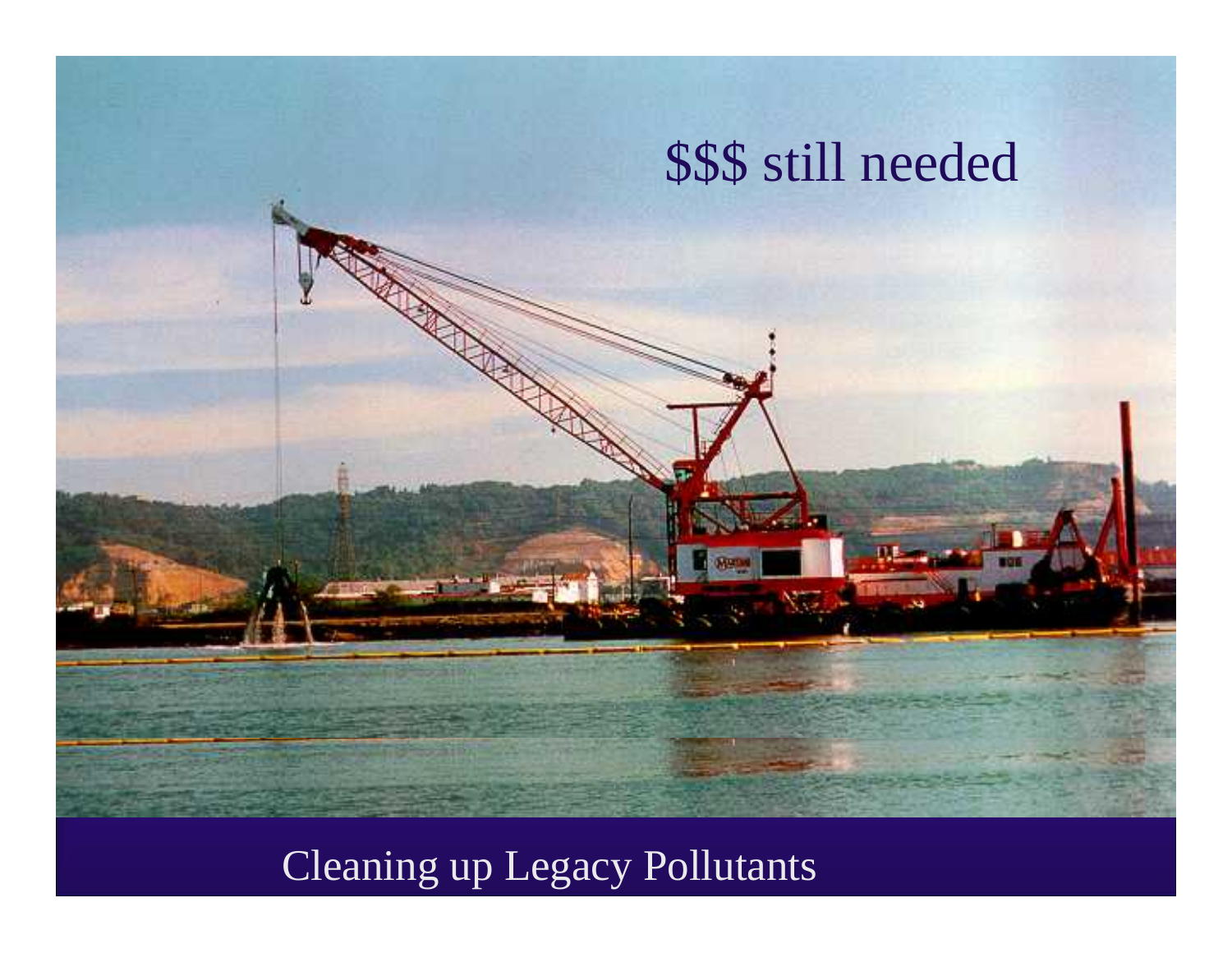

## The New PCBs? TOXIC CHEMICALS

#### **Recurring surprises Recurring surprises**



Polybrominated Diphenyl Ethers (PBDEs)

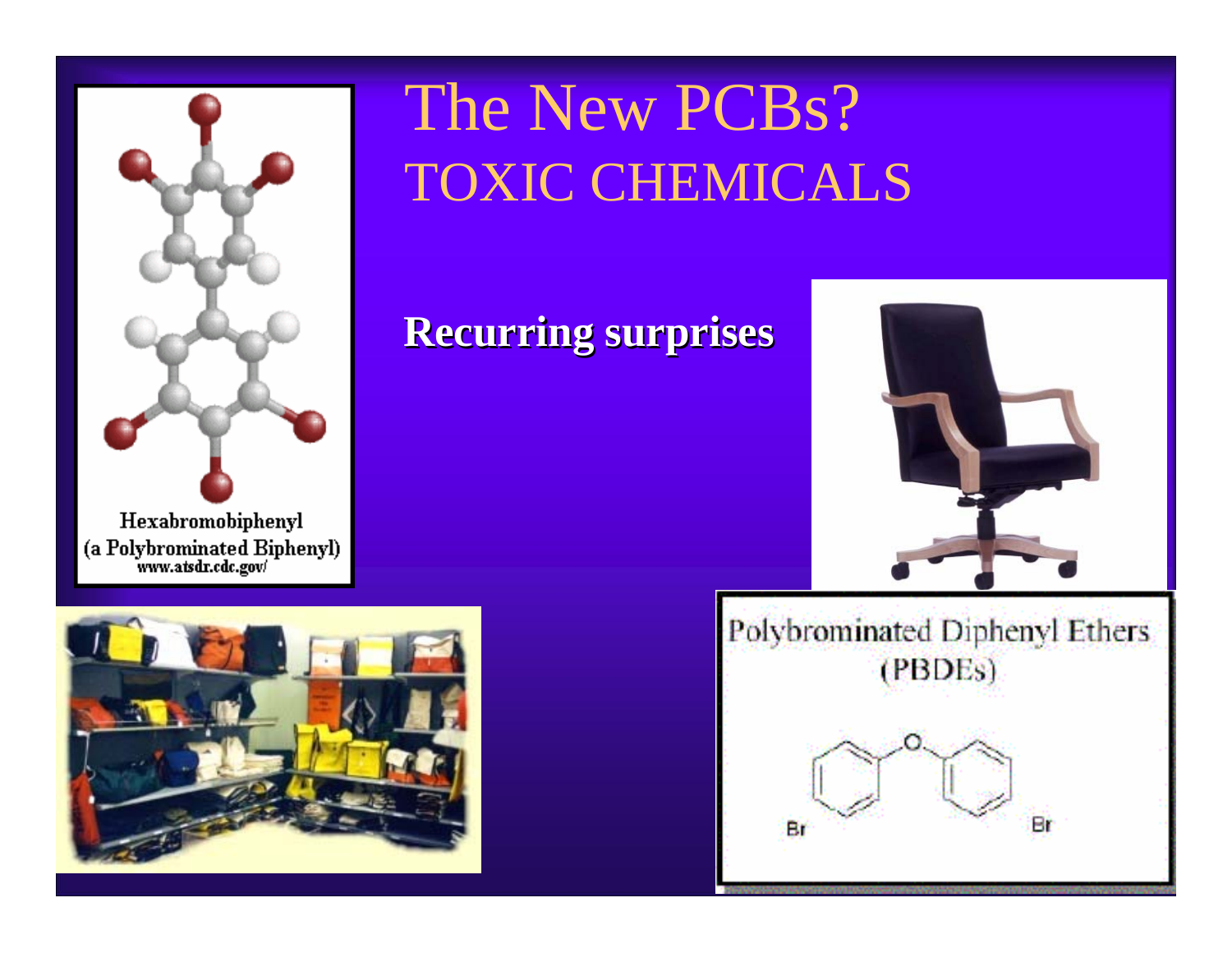#### **AIR QUALITY/ SPRAWL: NOT CONQUERED AIR QUALITY/ SPRAWL: NOT CONQUERED**

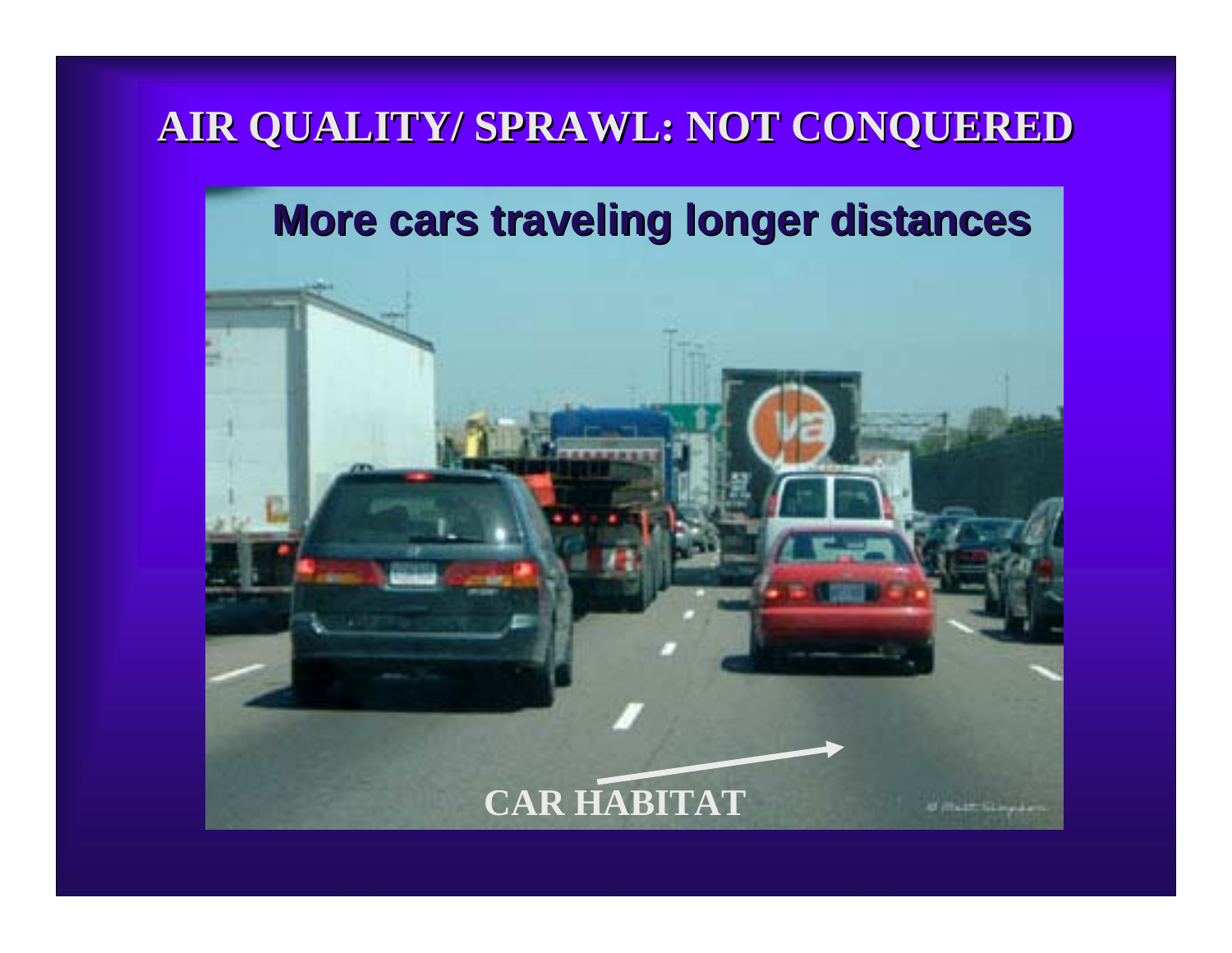# Aquatic Invasive Species

**Billions of dollars in damages**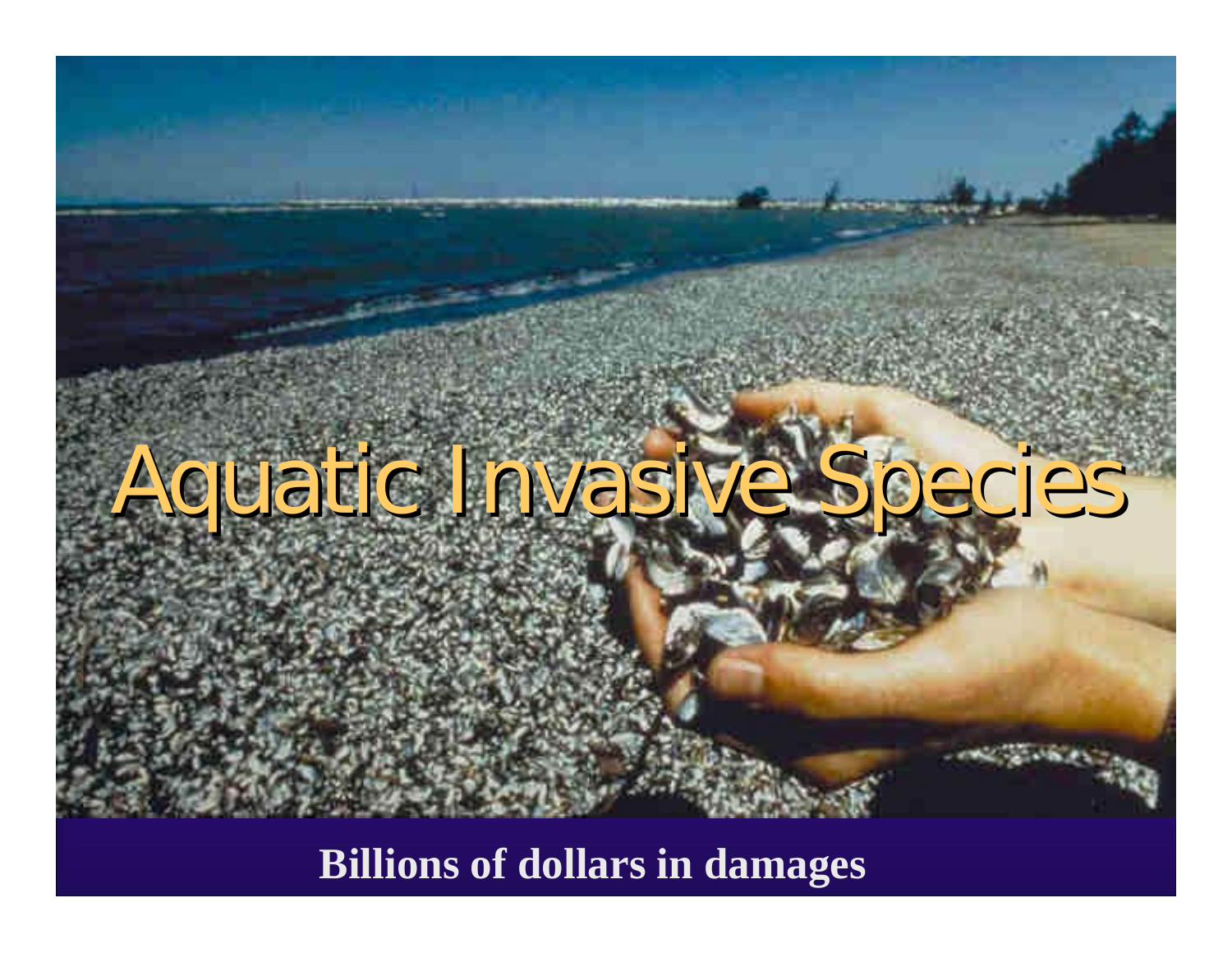\$15-45 Million per year for control

An open door policy to invaders?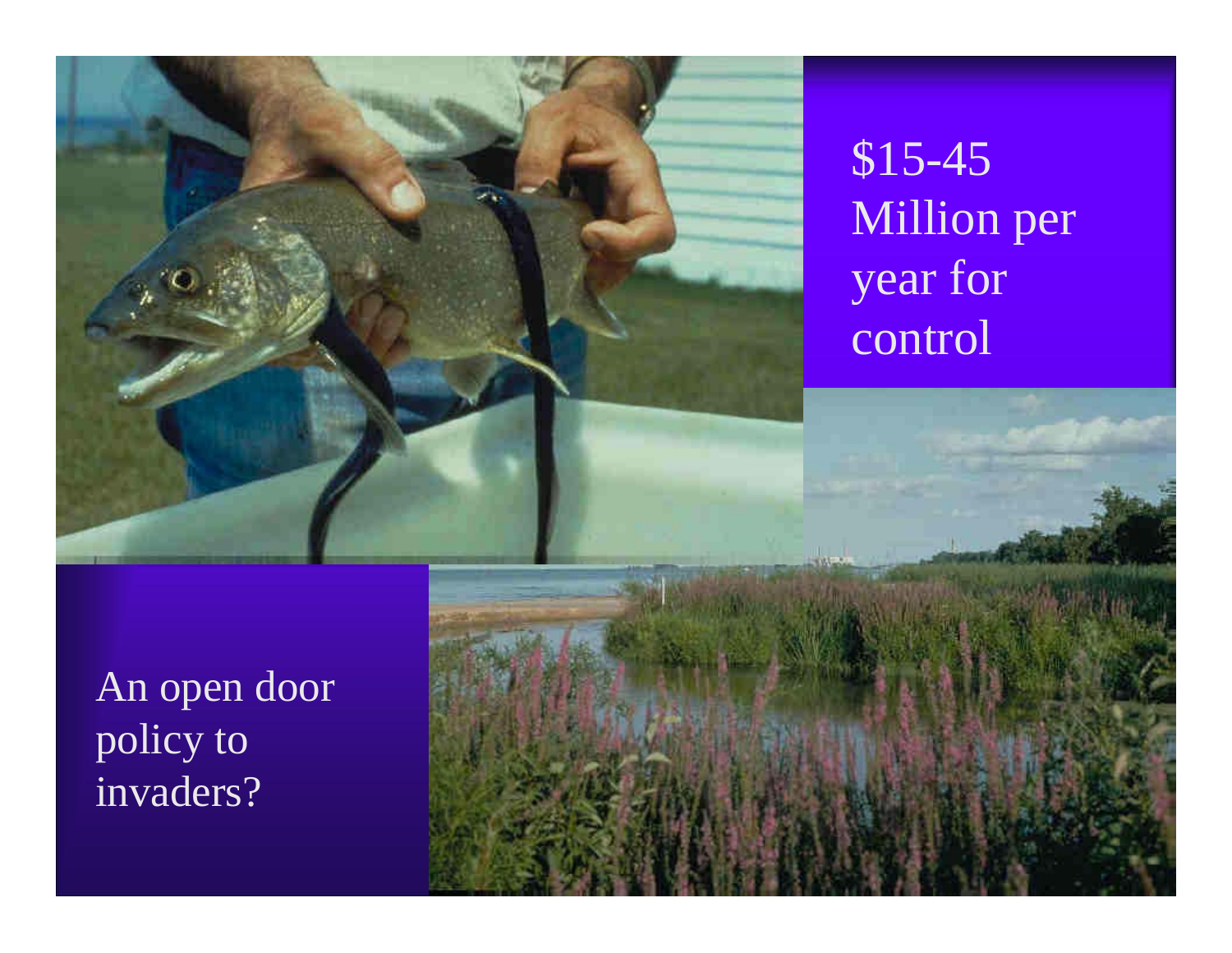

## $\rm A$  . changing climate

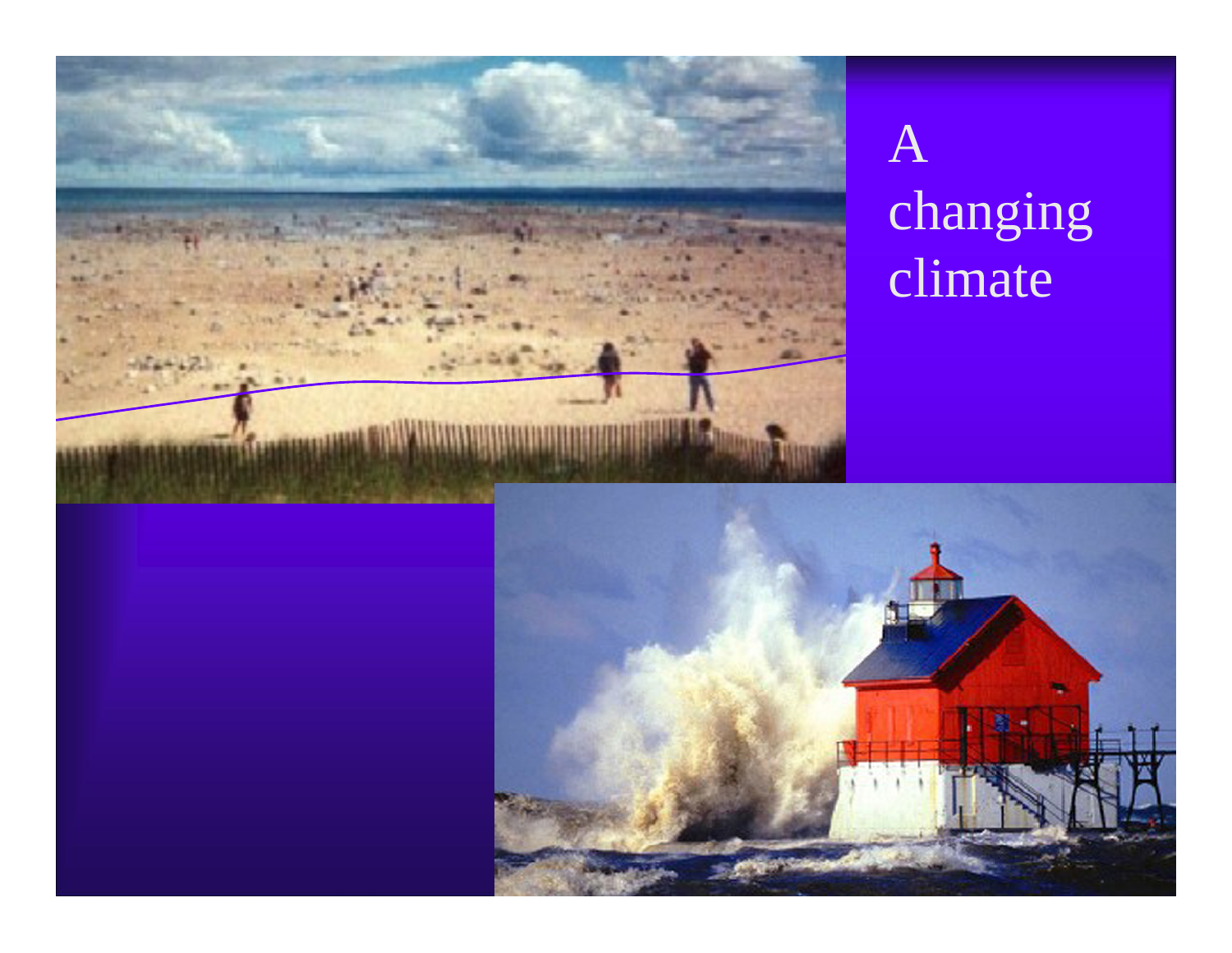What can a revised GLWQA Achieve?

Vision, Coordination, Accountability, Leadership…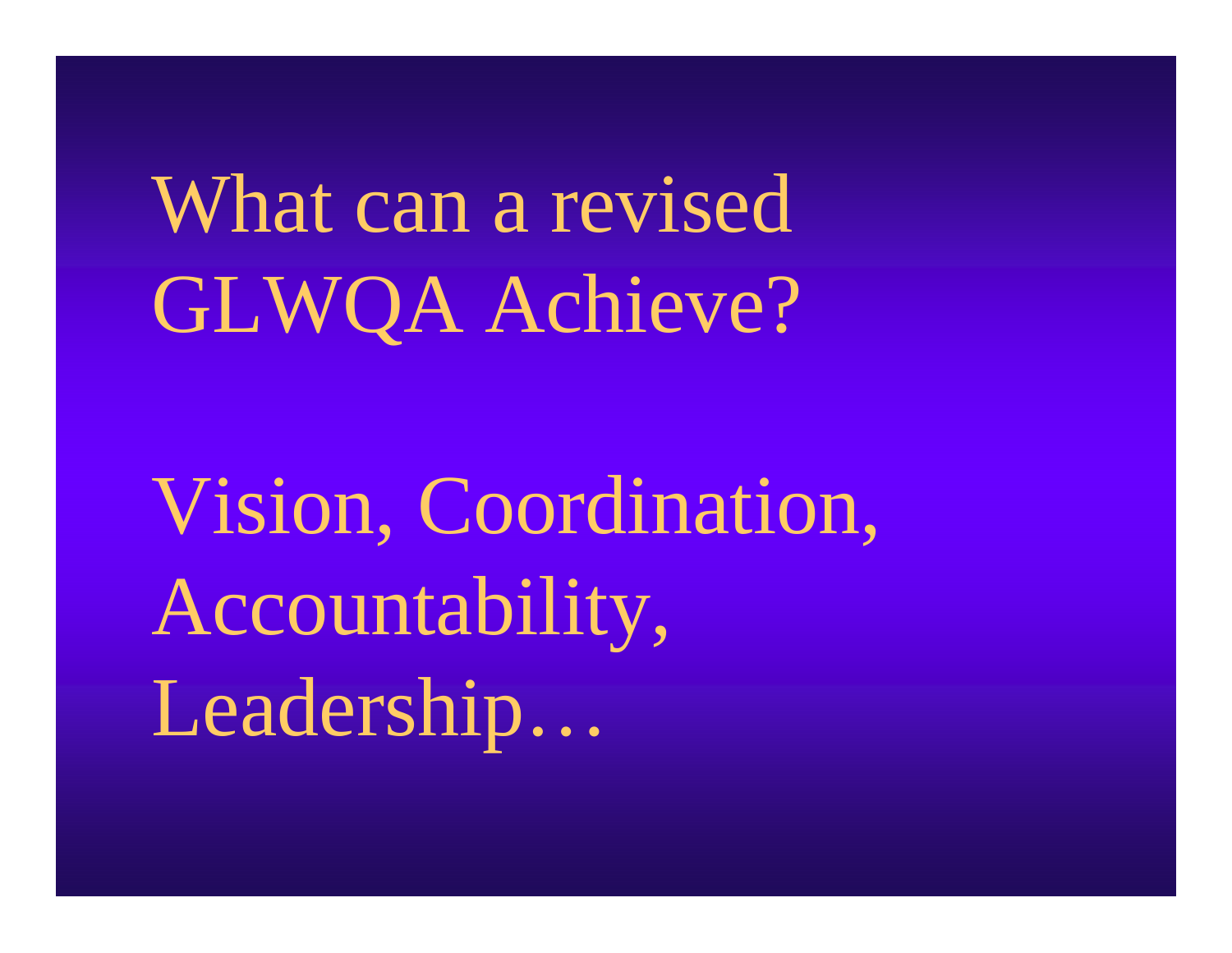**We need answers, for our We need answers, for our Great Lakes Future Great Lakes Future Who is accountable** to the promises made? What are the **roles** for municipal leaders, first nations/ tribes, business, academe? How do we stop reacting to new **variations variations on a theme?**  $\triangle$  How does the Great Lakes community engage in solutions?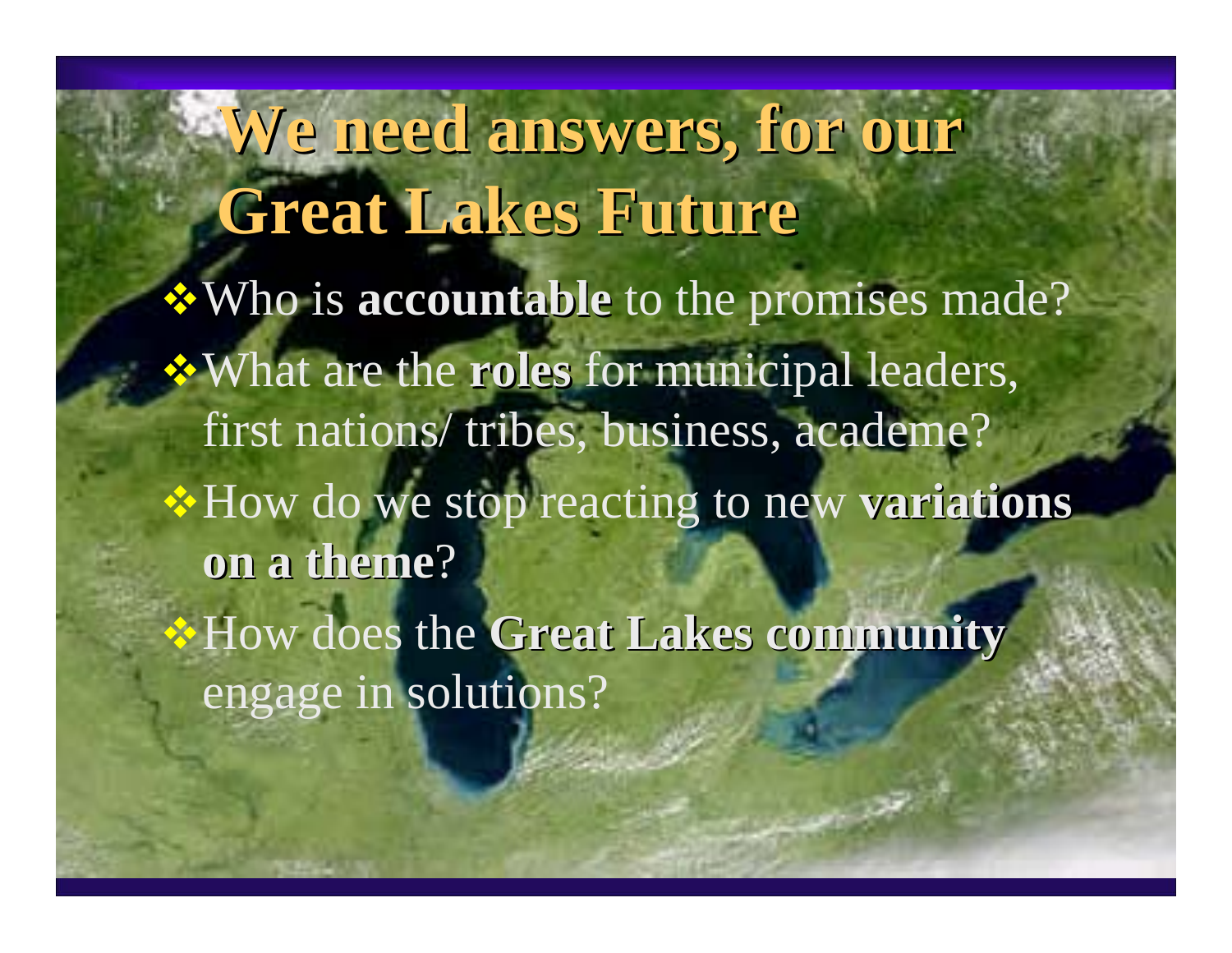## Innovation and New Remedies:

- ♦ Action plans, Programs and Policies that are
	- Nimble
	- Ecosystemic
	- Sustainable
	- Coordinated

♦ Approached methodically, thoroughly, inclusively, thoughtfully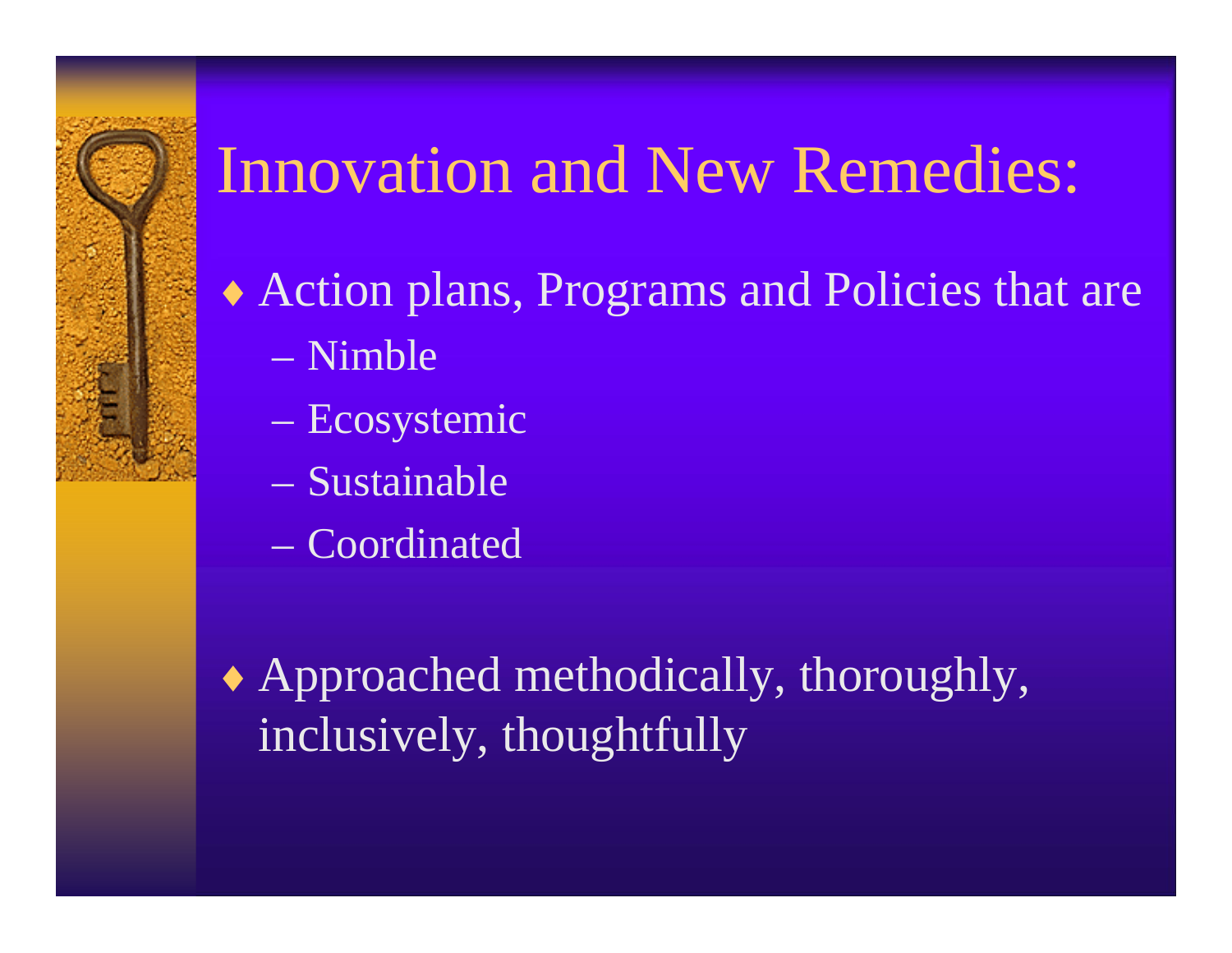Impediments to progress in the implementation of the GLWQA:

 $\triangleright$  lack of institutional accountability and responsibility;

 $\triangleright$  lack of inclusion and engagement of constituent stakeholders; and

¾lack of distributive (i.e., coordinated, flexible, adaptive) management and leadership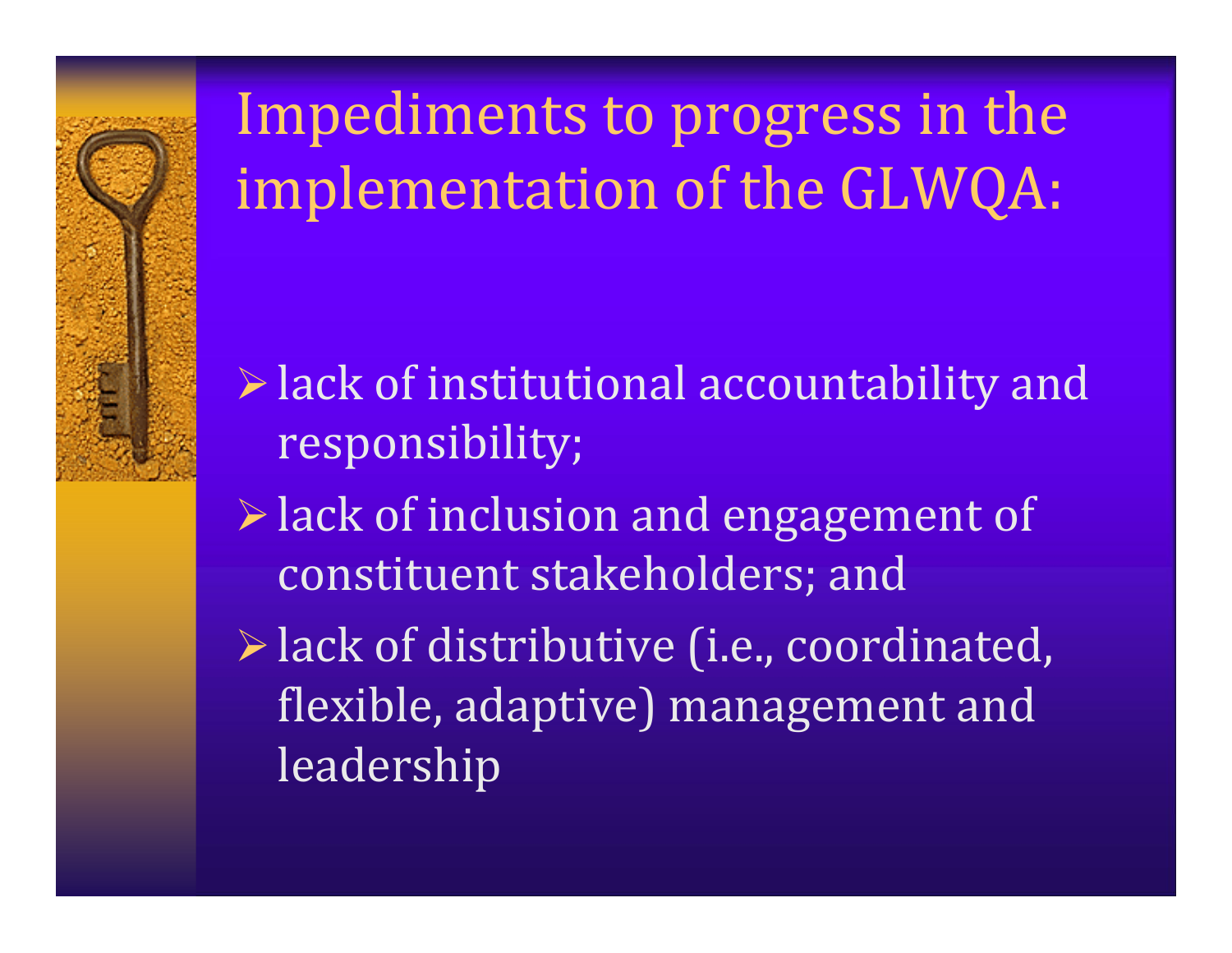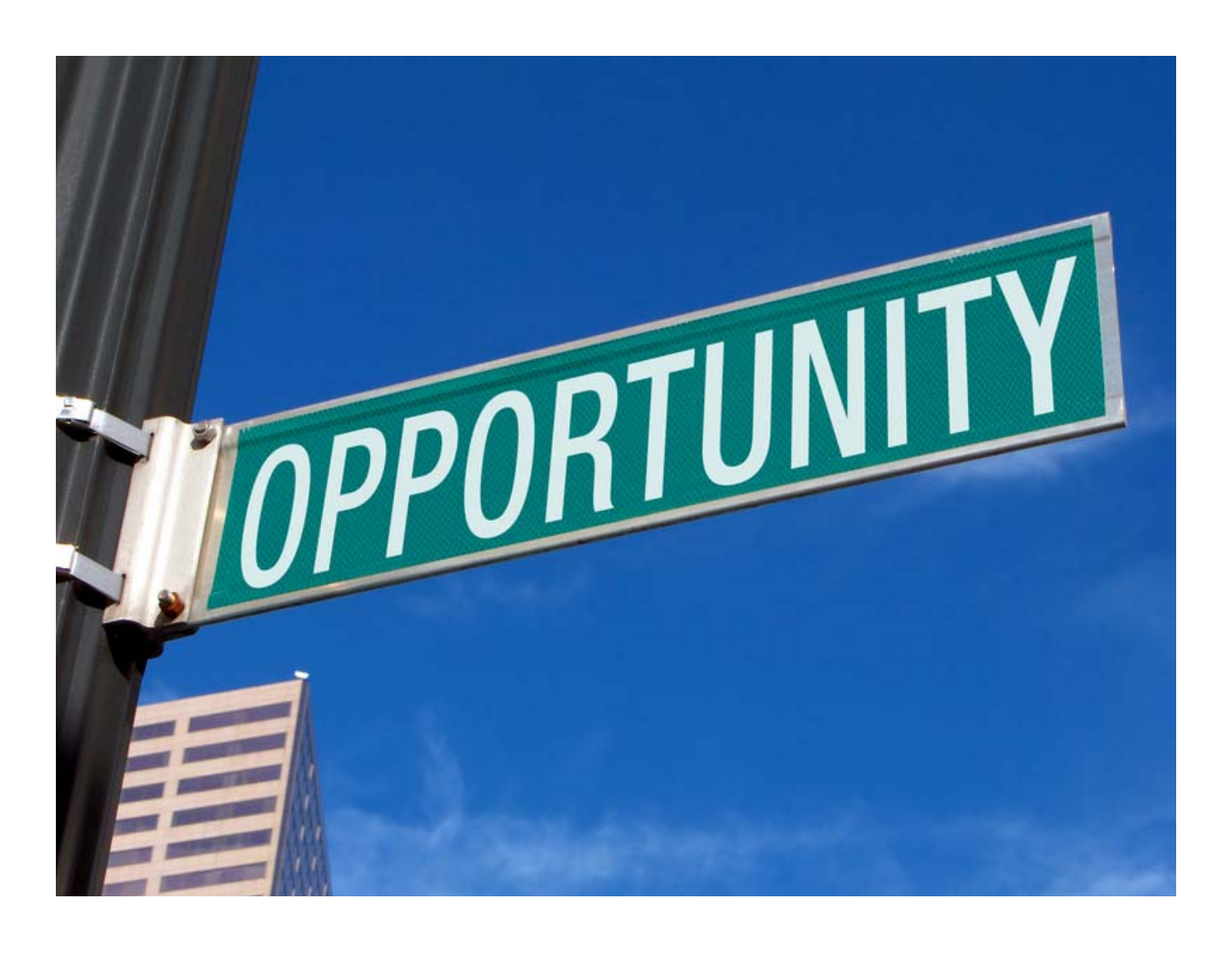## Governments: all orders

- ♦ Focus on a lake-by-lake strategy that includes watersheds, the nearshore environment, and a shared responsibility among municipalities, business, industry, academe, land owners, etc.
- ♦ Build communities that share a common purpose of place-based protection and revitalization.
- ♦ Highlight the importance of the lakes invoking the **economic and social benefits** associated with Great Lakes protection and revitalization.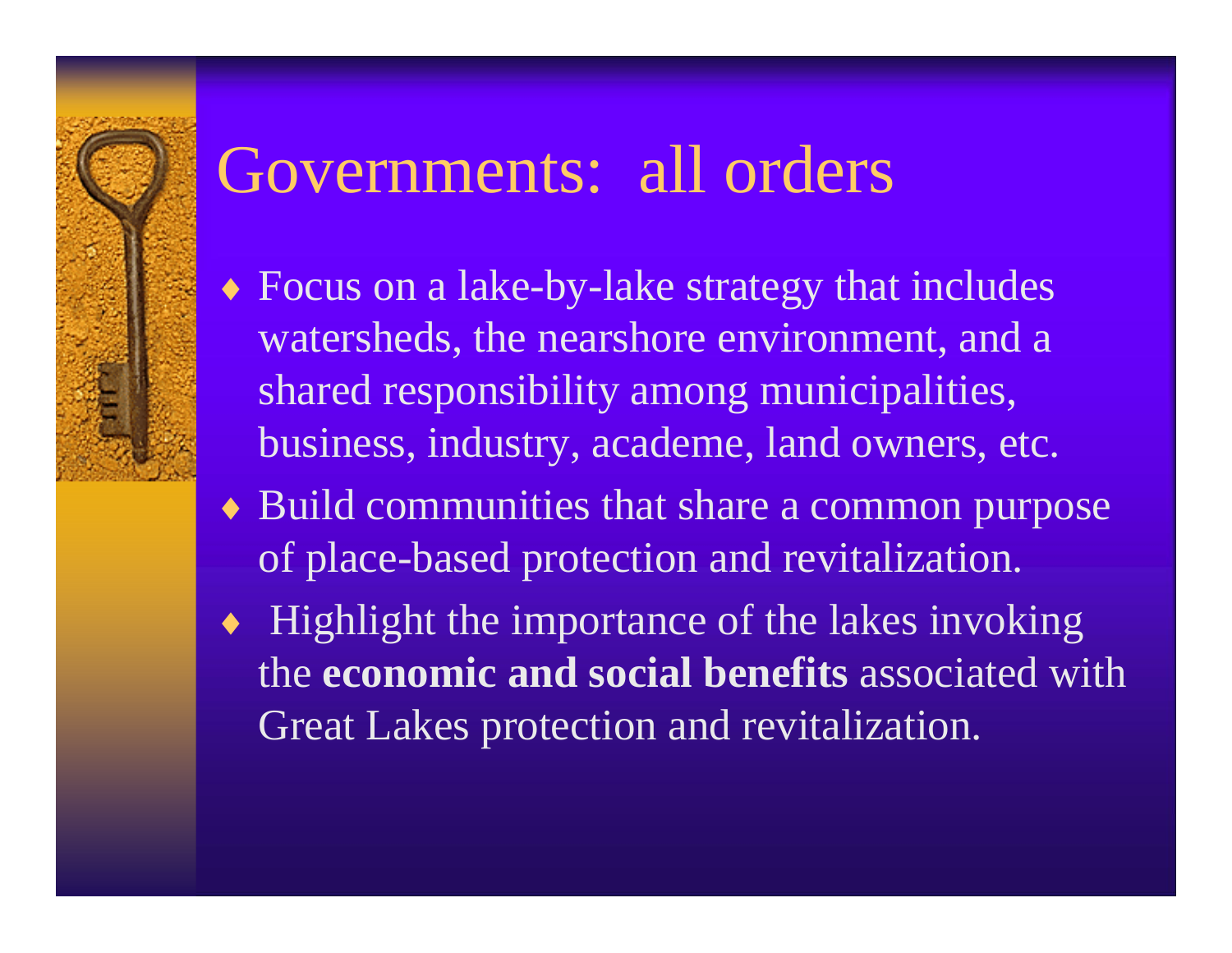## International Joint Commission

- ♦ Must be held accountable to their roles and responsibilities in the GLWQ!A
- ♦ GLRO is a creation of the Parties, not the IJC
- ♦ GLRO capacity has been devastated by the section offices
- The Parties need to review and revise their expectations of the IJC and the GLRO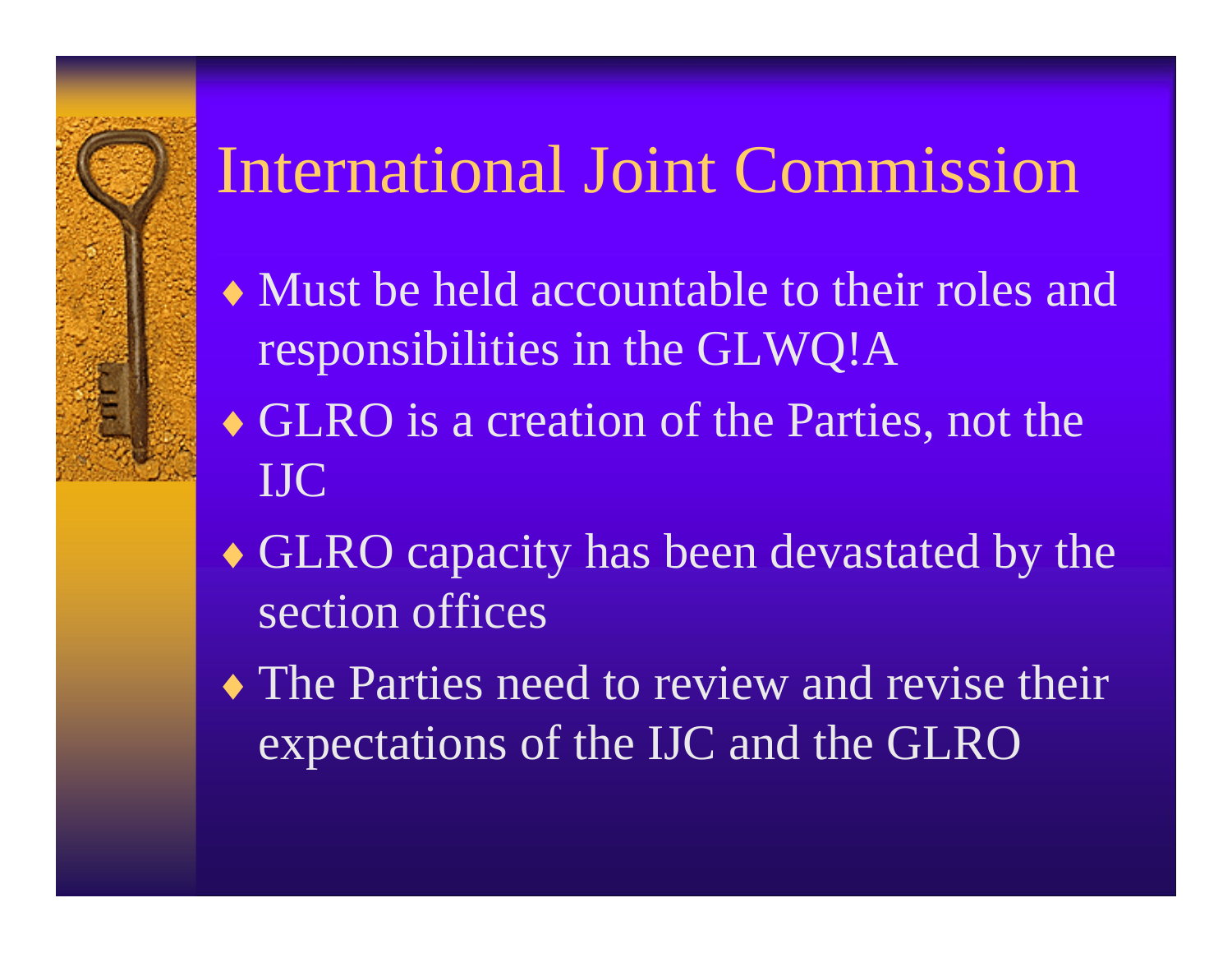# The Campaign

- ♦ Demonstrate that the Great Lakes are of national significance in each country to counter the notion that any related programs are regional in nature.
- ♦ Build national strategies for issues of importance to the Great Lakes and finance such prevention and remedial programs in a national context.
	- for example, a national program for water infrastructure for which the Great Lakes region would be allocated a proportion of the funds.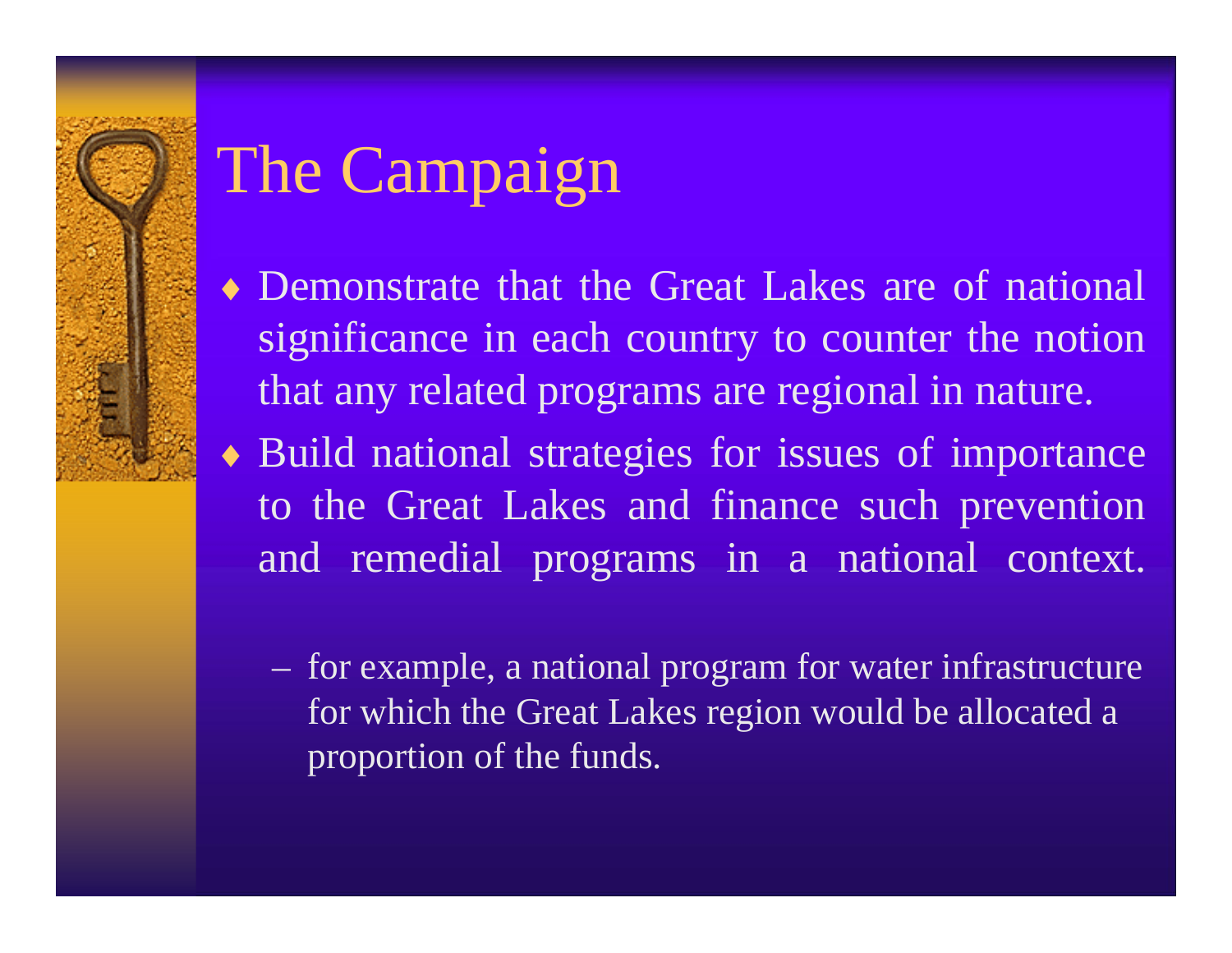# Profile

♦Recommend to Department of Foreign Affairs and International Trade (Canada) and the State Department (U.S.) and the offices of the president and prime minister the national and international benefits of having the countries' leaders sign the Agreement.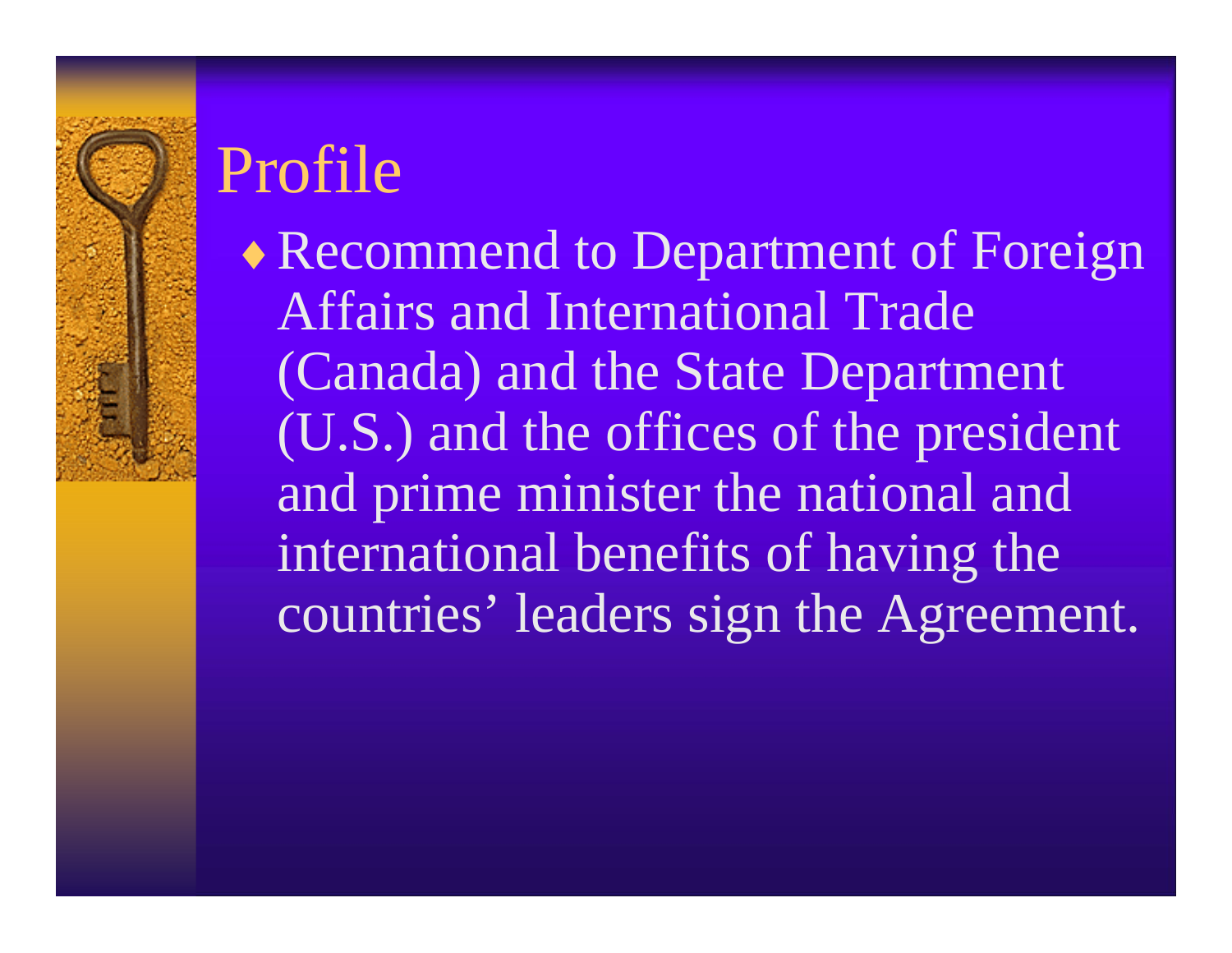pressure on the federal governments:

Find leaders within Ottawa and Washington who are prepared to champion an international agreement at the most senior level.  $H^1(\mathcal{V}_1) \to H^1(\mathcal{V}_1)$ 

♦Commit to implementation, determine priorities and assign responsibilities and timelines to actions.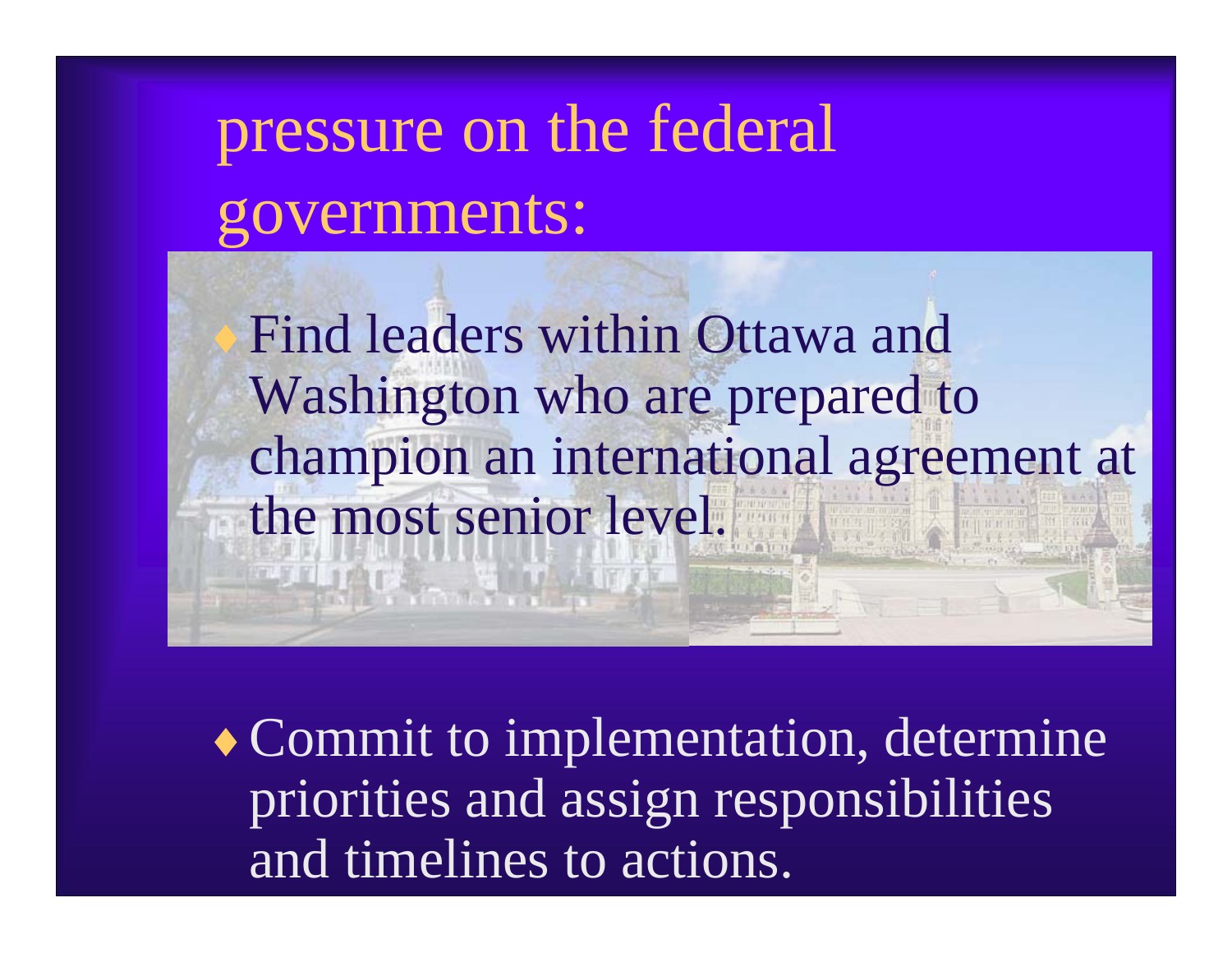# Roles for Academics and ENGOs

♦Document the economic vitality that the Great Lakes Supports.

♦Engage the public's interest by improving communication programs and social marketing strategies thereby creating a demand for political action.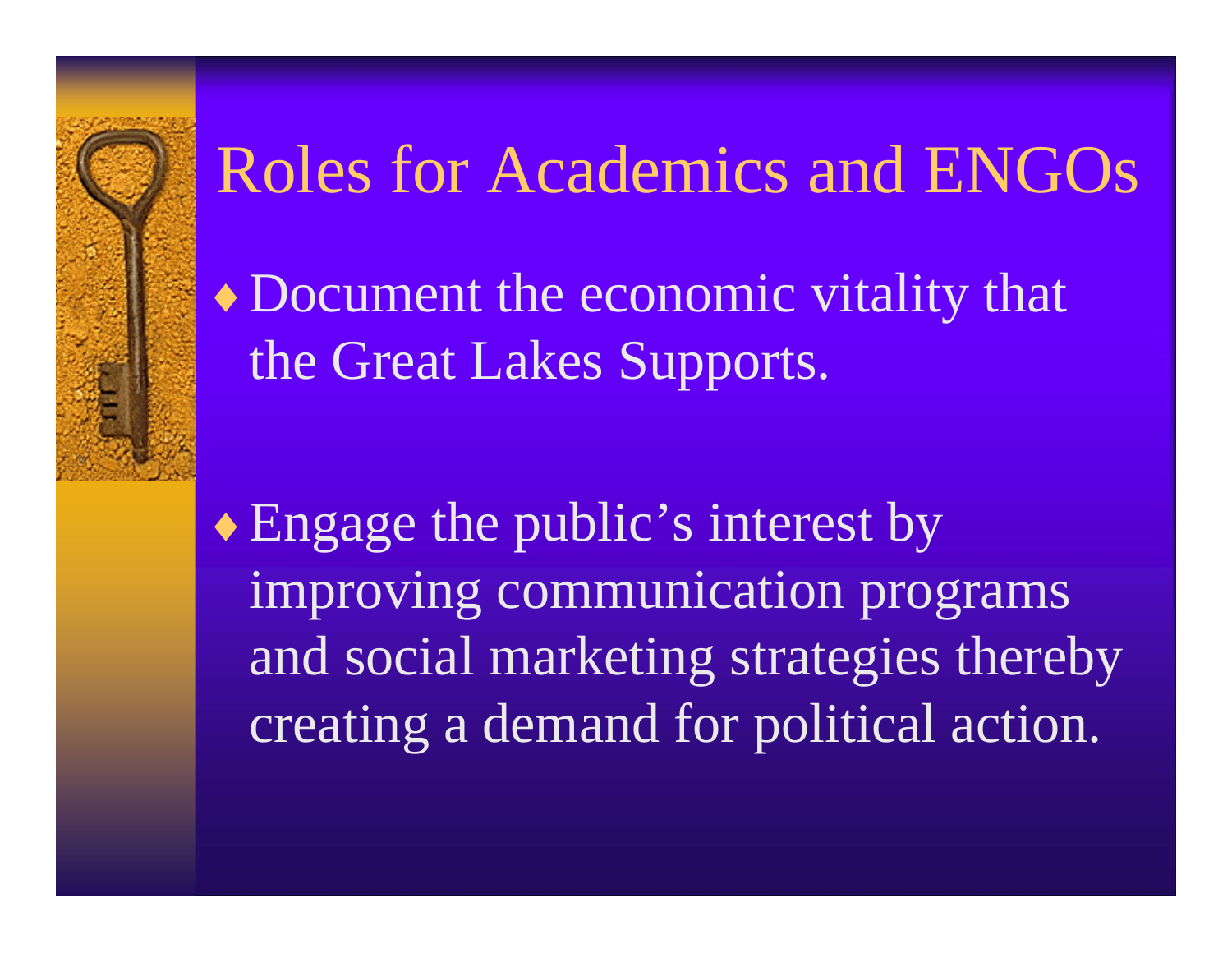# **Interministerial/Administrator body/Third Party**

- ♦ Provide oversight on implementation across the Lakes.
- ♦ Establish a binational forum with moral authority to assess progress and serve a reputable "watch-dog" function.
- ♦ Design and oversee binational programs for basin-wide matters that cannot be solved on a Lake scale.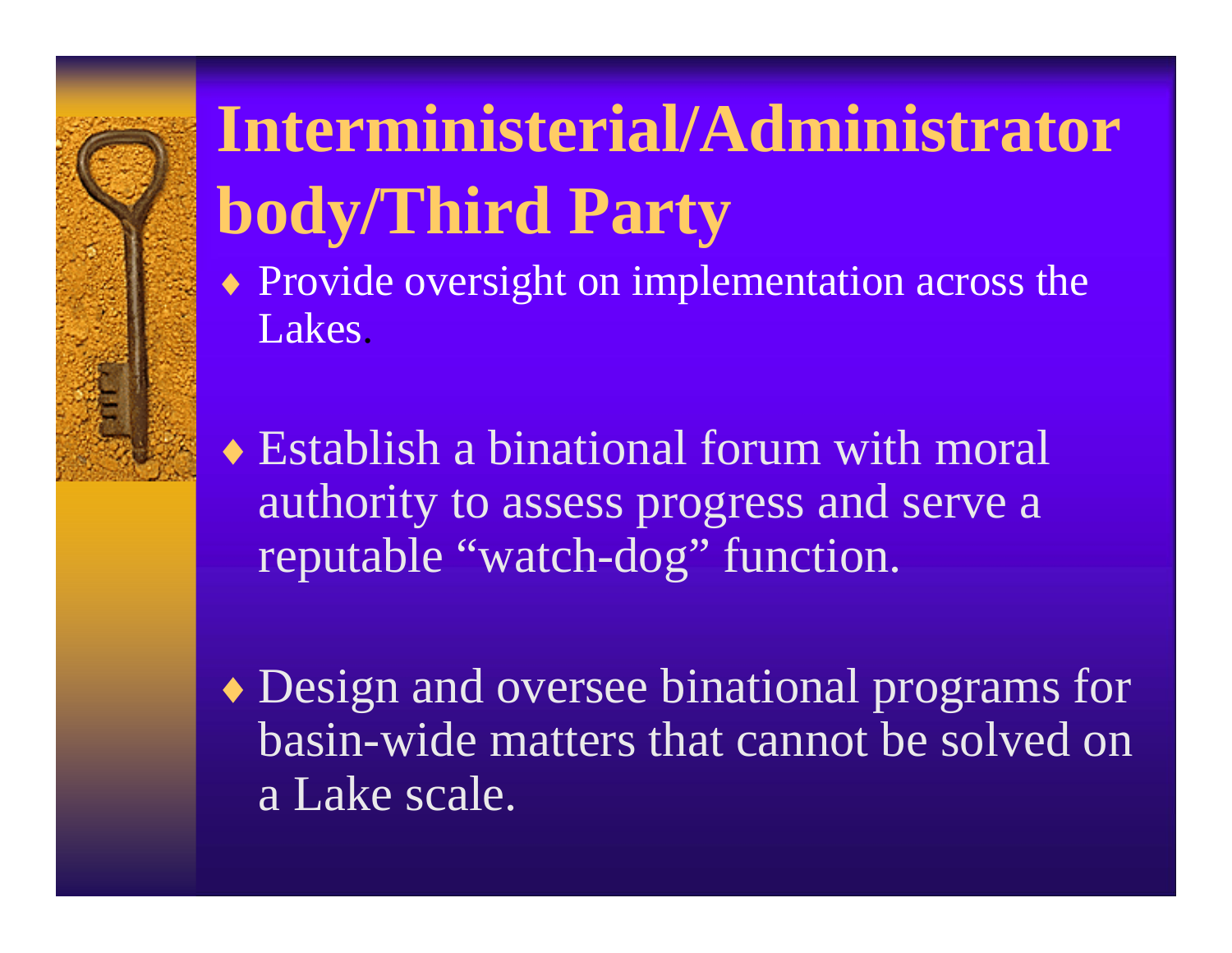# *A Personal Opinion*

♦ Enhance and sustain our Great Lakes through defining and implementing *sustainable communities*

♦ Revise the Agreement to ensure civic engagement and human *stewardship*

♦*Renovate responsibilities and accountability* for the Great Lakes in a renewed Agreement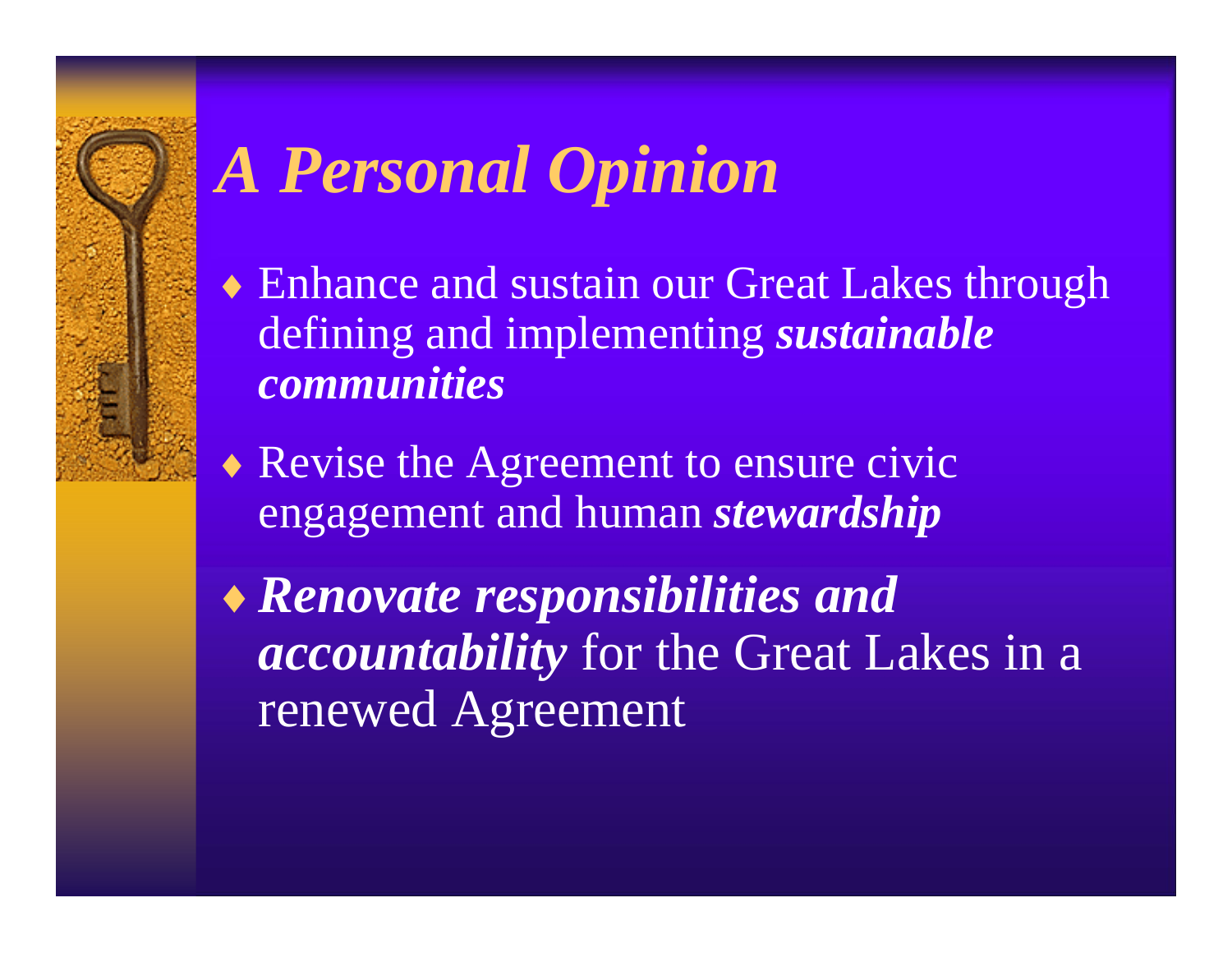

#### **Persevere, it is Worth Protecting**